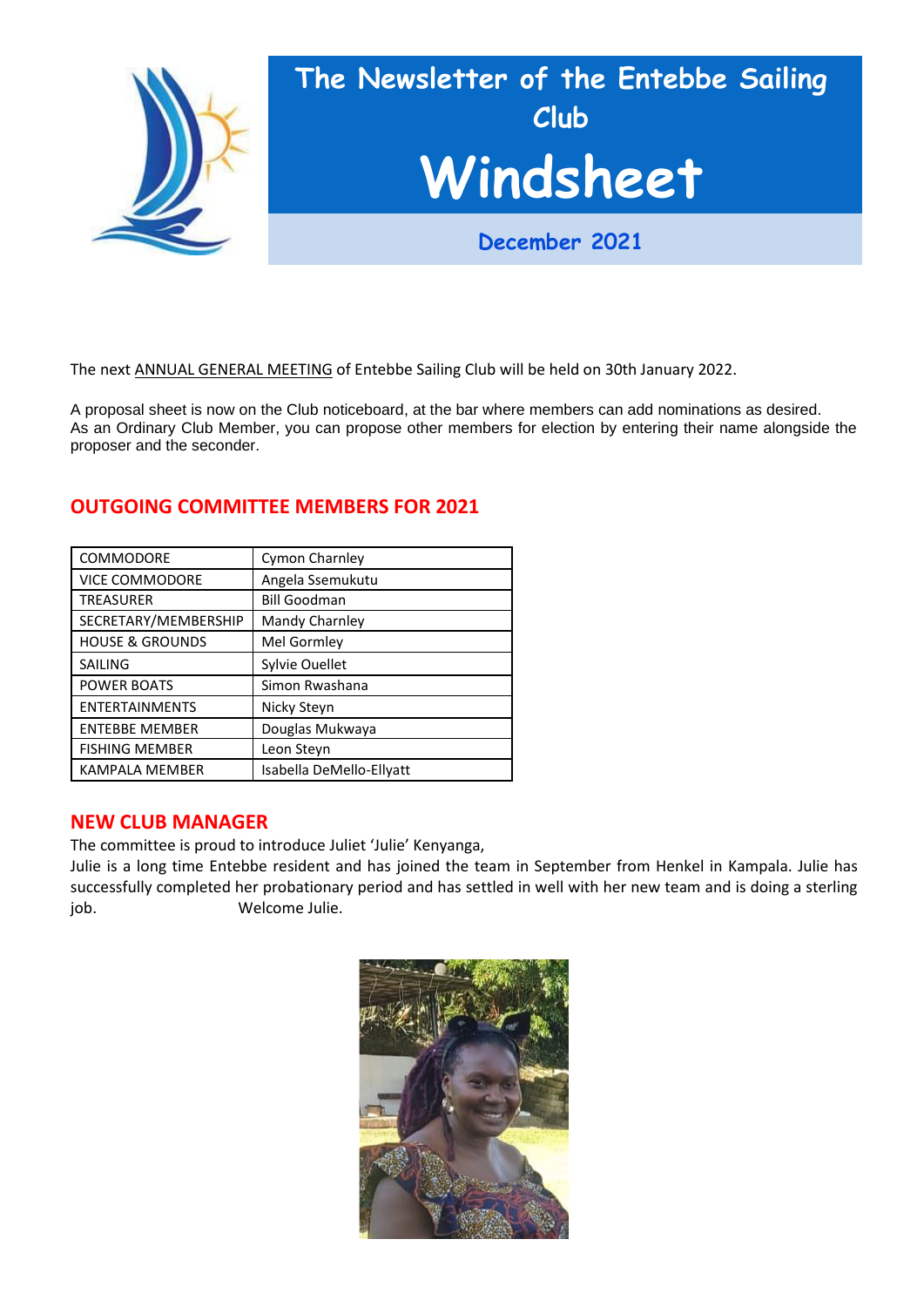# **CLUB PREMISES**

- Breakwater wall has now been rebuilt and completed In the New Year the vision is to lay a shallow layer over the hardcore, add black soil and plant grass. With the breakwater in place, the beach furthest from the slipway has redeveloped. Boat owners are requested to keep this area clear as it is a designated sail boat area and not a beach mooring zone.
- Boat owner's rules & regulations have been printed and are available for viewing in the boat yard.
- Banda's are in the process of being upgraded with new refrigerators, kitchen ware and linens, with new roofing to be applied in January.

#### **SAILING**

All boats are up and running.

Please contact Sylvie for anything sailing related {Tel. 0778-475253). Thanks.

## **SOCIAL**

Halloween Party – Thanks to Nicky this was a great success and we had some really excellent (and some scary) outfits and trick a treating's..

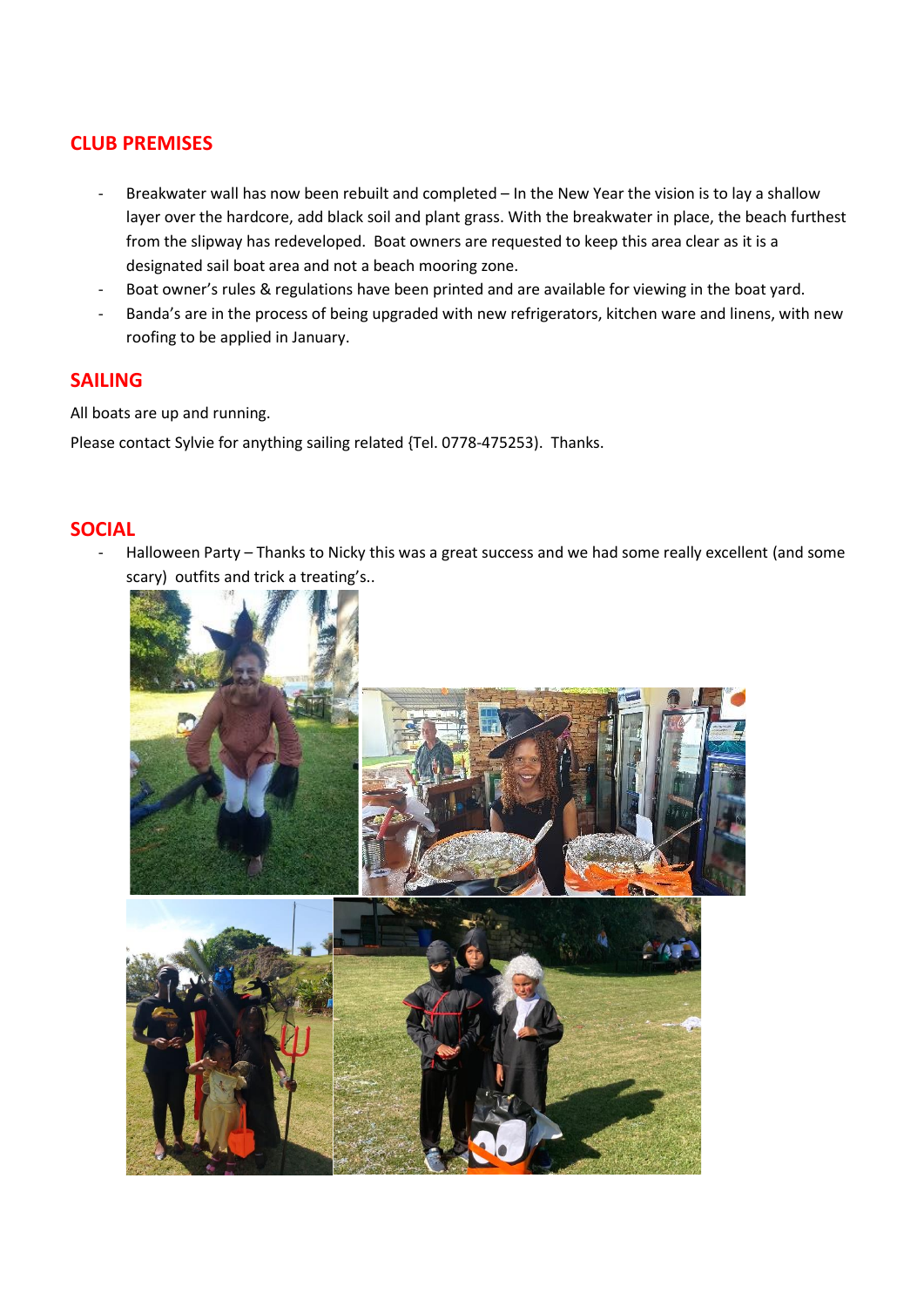Boot Sale September and November – these were both a huge success and great fun and shopping had by all! The club is scheduling 3 such events in 2022. Perhaps next year we will be treated to M&M's diner with burgers.



- Children's Christmas party 12th December 2021- please see attached flyer
	- o Parents are requested to kindly ensure gifts are well marked with children's name
	- o we look forward to welcoming Father Christmas at 2h30pm.

## **FISHING**

Resultant to recent challenges associated to the availability and insurance of fishing permits and boat operator licenses, the social fishing competition scheduled for the weekend, 6th & 7th November was cancelled and will be re-scheduled for next year.

Boat licenses: Ministry of Works did inspect, and issue permits to a few members (September 2021) that were available on the day. Our Powerboat Committee Member has requested to schedule another date for this and will communicate same once confirmation is received. This license is annual, running January through to December.

Fishing permits: This has now been enforced and entails an annual permit of ugx 150,000 per fisherman for recreational fishing. This runs on a calendar year, January through to December and is not sold